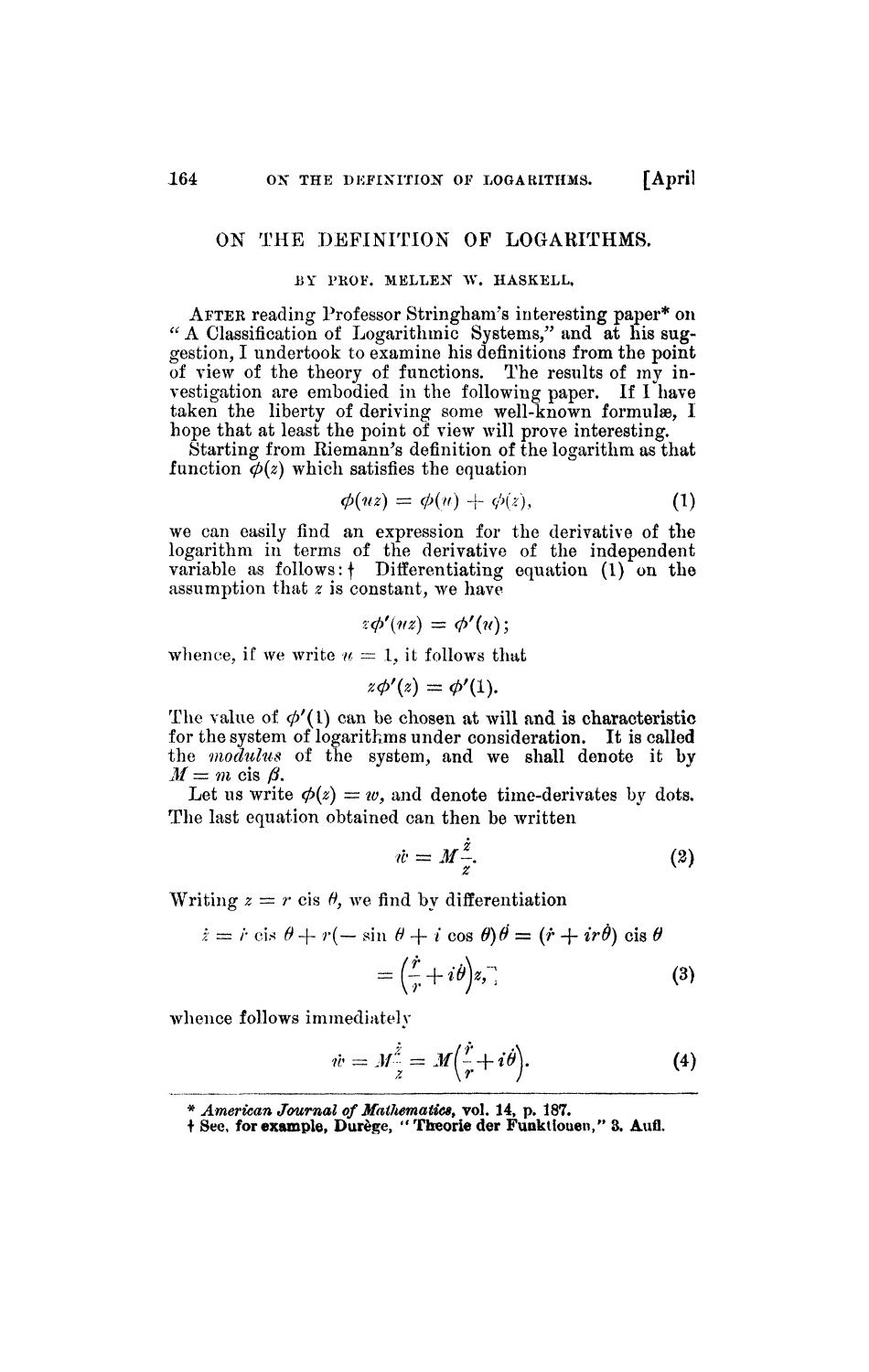Representing values of *z* in the usual way by points in a plane with polar coordinates *r* and *0,* and the corresponding values of *w* by points in a second plane, if a point *P* in the 2-plane move along any given curve, the corresponding point  $Q$  in the w-plane will likewise move along a curve, and the relative velocities of the two moving points can be computed from equations (3) and (4). The character of the two curves will evidently depend entirely upon the quantities  $\dot{r}/r$  and  $\dot{\theta}$ , to which can be assigned any values, constant or variable, that we choose. The simplest case is obviously that in which  $\dot{r}/r$ and  $\dot{\theta}$  are regarded as constant, and we shall find that this case is exactly the one of most importance for us.

Let  $\dot{r}/r = \lambda$  and  $\dot{\theta} = \omega$ , to bring our notation into conformity with that of Professor Stringham. Then formulæ (3) and (4) become respectively

$$
\dot{z} = (\lambda + i\omega)z,\tag{5}
$$

$$
\dot{w} = M(\lambda + i\omega),\tag{6}
$$

and the movement of the points in the two planes may be described as follows: The velocity of  $P$  (representing  $\dot{z}$ ) is made up of two components, one along the straight line *OP*  joining the origin to  $P$ , the other perpendicular to  $OP$ , each of them being in magnitude proportional to the length *OP.*  In other words, *P* moves along *OP* with velocity proportional to its distance from the origin  $O$ , while at the same time  $OP$ revolves about  $O$  with constant angular velocity  $\omega$ ; that is to say, *P* traverses a logarithmic spiral with velocity proportional to the radius vector. The velocity of *Q* (representing *w),* on the other hand, is constant in amount and direction, and *Q* will therefore describe a straight line.

It remains for us to determine more closely the relation between the spiral and the corresponding straight line. The quantity  $(\lambda + i\omega)$  is absolutely arbitrary, but occurs as a factor in both *i* and *w* and therefore does not affect the *relative* velocity of *P* and *Q.* Let us put

$$
\lambda + i\omega = \mu \text{ cis } \psi,
$$

then

$$
\dot{w}=m\mu\ \mathrm{cis}\ (\beta+\psi)=m\mu\ \mathrm{cis}\ \phi.
$$

The point *Q* then moves always upon a line making an angle  $\phi$  with the axis of real quantities, while, as for the logarithmic spiral, the constant angle which it makes with any radius vector is the angle  $\psi$ ,—the arbitrary angle  $\phi - \beta = \tan^{-1} \lambda/\omega$  of Professor Stringham's paper. The position of the spiral will be completely determined as soon as we fix any one point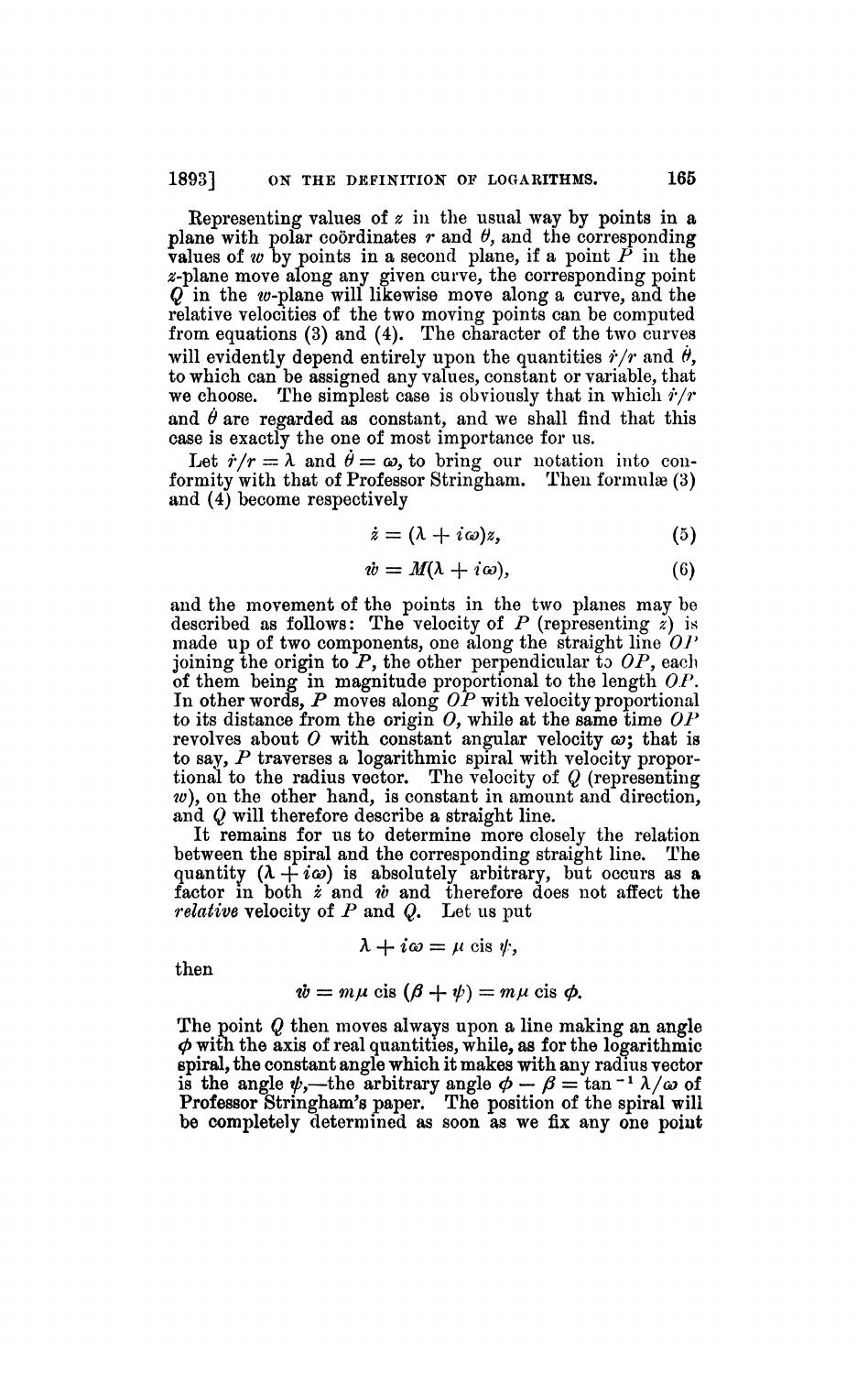Let us first see what straight line corresponds to the spiral through the point where the axis of real quantities cuts the unit circle. For this point  $z = 1$ . If in the equation of definition (1) we put  $z = 1$ , we find

$$
\phi(u)=\phi(u)+\phi(1).
$$

One value of the logarithm of 1 is therefore 0, and the corresponding straight line in the w-plane is the line *through the origin* which makes an angle  $\phi$  with the axis of real quantities.

In Professor Stringham's paper he obtains a spiral through any given point of the plane by assigning suitable values to the ratio  $\lambda$  :  $\omega$ , letting all the spirals pass through the same point  $(z = 1)$  of the unit circle. I prefer, however, to retain the same value of this ratio  $\lambda$ :  $\omega$  and allow the point of intersection with the unit circle to vary. One spiral of this kind will pass through any given point of the plane, and spirals chosen in this way have the obvious advantage that they intersect only at the points 0 and  $\infty$ .

Wo can determine the value of *w* corresponding to any point of the unit circle by treating the unit circle as a special case of the logarithmic spiral, viz., when  $\lambda = 0$ . The equations for the velocity of *P* and *Q* then become

$$
\dot{z} = \omega i z
$$
,  $\dot{w} = m \omega \operatorname{cis} \left( \frac{\pi}{2} + \beta \right)$ 

*P* then describes the unit circle with uniform angular velocity *GO,* while *Q* moves with constant velocity *moo* along the straight line through the origin which makes an angle  $\left(\frac{a}{2} + \beta\right)$  with the axis of real quantities. The relation between *z* and *w* is then evidently this: when  $z = \text{cis } \theta$ ,

$$
w = m\theta \operatorname{cis}\left(\frac{\pi}{2} + \beta\right) = \mu i\theta.
$$

Now, as *P* continues to revolve and *z* passes over and over again through the same values, *Q* moves continually forward and we obtain an infinite number of values of *w* corresponding to each value of *z.* The complete correspondence is given by writing

circle.